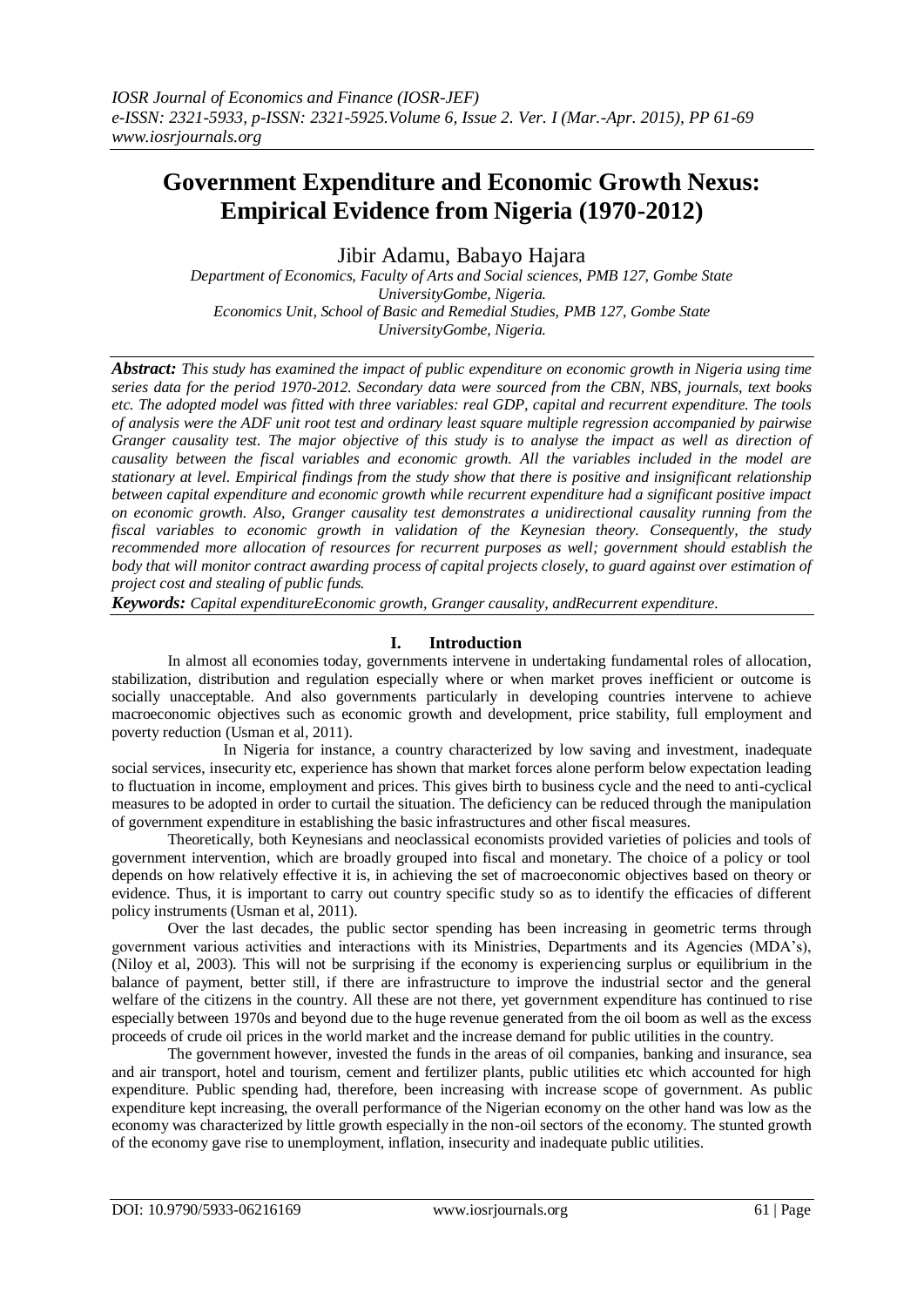Estimates have shown that growth in the Nigerian economy has been fluctuating as it falls on average from 8.3% in 1999-2007 to 6.3% in 2008-2010 (CBN Statistical Bulletin, 2010). Government expenditure on these and other services or sectors would be expected to generate a corresponding growth trend in the economy.

Economic growth on the other hand refers to the increase in output of an economy"s capacity to produce goods and services needed to improve the welfare of the citizens of the country. Growth is seen as a steady process which involves rising of output of goods and services in the economy. Growth is meaningful when the rate of growth is much higher than population growth because it has to lead to improvement in human welfare. Therefore, growth is seen as a steady process of increasing the productive capacity of the economy and hence, of increasing national income being characterized by higher rates of increase of per capita output and total factor productivity, especially labour productivity (Balami, 2006).

The relationship between public expenditure and economic growth has continued to generate series of debate among scholars (Akpan, 2005). Government performs two functions defense (security) and provision of public goods. Protection function consists of the creation of rule of law and enforcement of property right, this helps to minimize risk of criminal activities, protect life and property and the nation from external aggression, while provision of social or public goods includes road, education, electricity, water etc. Some scholars like Okwu et al, (2012) argue that increase in government expenditure on socio-economic and physical infrastructures encourages economic growth. For example, government expenditure on social services raises the productivity of labour and increase the growth of national output. Similarly, expenditure on economic infrastructures such as road, communication, power etc reduces production costs, increases private sector investment and profitability of firms, thus fostering economic growth and development. Supporting this view, some scholars conclude that expanding public expenditure contributes positively to economic growth of a country.

However, some scholars like Babatunde (2007) did not support the claim that increasing government expenditure promotes economic growth rather he asserted that increasing government expenditure slows down the overall performance of the economy. For instance, in an attempt to finance rising expenditure, government may increase taxes and or borrowing. Higher income tax discourages individual for working longer hours or even searching for jobs. This in turn reduces income and aggregate demand. In the same vein, higher profit tax tends to increase production costs and reduces investment expenditure as well as profitability of firms.

Furthermore, if government increases borrowing (especially from the financial institutions) in order to finance its expenditure, it will compete (crowds-out) away the private sector, thus, reducing private investment. Furthermore, in a bid to gain popularity and ensure that they continue to remain in power, politicians and government officials in Nigeria sometimes increase expenditure and investment in unproductive projects or in goods that the private sector can produce more efficiently (Abu and Abdullahi, 2010). The questions then are what has become of the huge amount of budgetary allocation to the economy over the years and the rhetoric sweet promises of past leaders and what has been the growth implication of such spending on the nation's economy? This study seeks a compositional analysis of the impact of government spending on economic growth for a period 1970 to 2012.

The rest of the study is organized as follows: section two contains review of Literature followed by methodology in section three. Section four contains results and discussions accompanied by conclusion and recommendations in the last section.

#### **2.1 Empirical Review**

## **II. Review Of Literature**

There have been quite a number of empirical studies analyzing the relationship between public expenditure and economic growth so far. The results however, are varied as different analysis, techniques and data samples are adopted.

Khosravi and Karimi (2010) examined the relationship between government expenditure and economic growth using auto-regressive distributed approach of co-integration between 1960 and 2006 indicate the existence of long run relationship between public expenditure and economic growth in Iranian economy.

Cooray (2009) employed an econometric model that incorporates government expenditure and quality of governance in a cross-sectional study of the relationship between government expenditure and economic growth in 71 countries. The result showed that the size and quality of governance correlated positively with economic growth.

Similarly, Komain et al (2007) employed the Granger causality test, examined the relationship between government expenditure and economic growth in Thailand and found that government expenditure and economic growth were not co-integrated. The result also suggested that a unidirectional relationship, as causality runs from government to growth. However, the result indicated a significant positive effect of government spending on economic growth.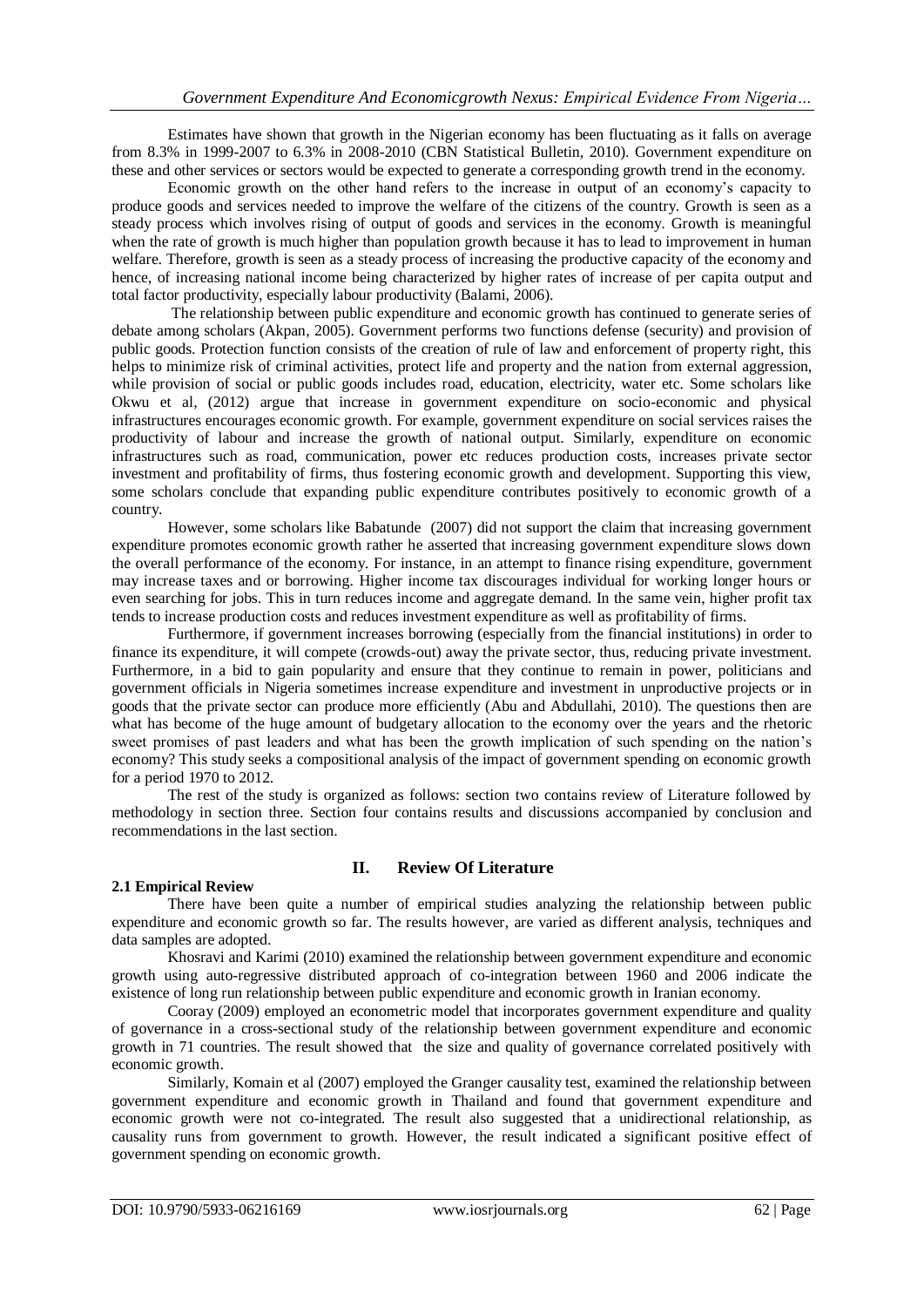Abu Badaer and Abu Qarn (2003) investigated the causal link between government expenditure and economic growth for Egypt, Israel and Syria. The study found bidirectional causality from government spending to economic growth but with a negative long term relationship between two variables. At the sectoral level, it was also found that military burden negatively affects economic growth for all the three countries and that civilian has a positive growth effects in Egypt and Israel. The review of the relationship between fiscal policy and economic growth in three North African countries of Egypt, Morocco and Tunisia by Mansouri (2008) shows positive correlation between the two variables and that one percentage rise in public expenditure led to 1.26 increase in the real GDP in Morocco 1.15 percent in Tunisia and 0.56 percent in Egypt. The result also affirmed existence of long run relationship for all the three countries.

Bose et al (2003) also examined the effect for a panel of 30 developing countries covering a period of 1970-1990 with a particular focus on sectoral expenditure and employed regression techniques. Their results revealed that capital expenditure is positively and significantly related to economic growth while recurrent expenditure is negatively related to growth.

In their empirical analysis of the relationship between government expenditure and economic growth, Folster and Henrekson (2001) employed various econometrics approaches to study a sample of wealthy countries for the period 1970-1995. Based on their findings, they opined that more meaningful and reliable results are generated as economic problems are addressed.

Mwafaq (2011) investigated the impact of public expenditure on economic growth using a time series data on Jordan for the period 1990 – 2006 and found that the government expenditure at an aggregate level has positive impact on the growth of GDP which is attuned with the Keynesian"s theory.

In another study using time series data for the period of 1962-2009 for Lebanon and applied johansen co-integration techniques to examine the nature of government expenditure and its impact on economic growth, Saad and Kalakechi (2009), found that government spending has a positive impact on short run, while expenditure on defense and health are negatively correlated in the long run and insignificant in the short run. Finally, expenditure on agriculture is found to be insignificant in both cases.

Chih-Hung Liu, et al. (2008), investigated the causal relationship between GDP and public expenditure for US federal government covering the time series data 1974 to 2002, they found in their study that total expenditure affect economic growth positively, which is inconsistent with the Keynesian theory. However, the growth of GDP does not cause the increase in total public expenditure which is inconsistent with Wagner"s Law.

A study by Ranjan and Sharma (2008) showed that government expenditure exerted significant positive impact on economic growth in India during the period 1950-2007, and that the two set of variables are cointegrated.

Jiranyankul and Brahmasrene (2007) investigated the relationship between government expenditure and economic growth in Thailand for the period 1993 to 2006 and employed standard Granger Causality test and Ordinary Least Square (OLS) method. The results showed a unidirectional causality from government expenditure to economic growth without feedback. Furthermore, estimation from the ordinary least square confirmed the strong positive impact of government expenditure on economic growth during the period of investigation.

In Nigeria also, there are mixed findings on the relationship between government expenditure and economic growth, the determinants of public expenditure growth as well as its impact on Nigerian economy. For instance, Muritala and Taiwo (2011) examined the trends and effects of government expenditure on the growth rate of real GDP in Nigeria between 1970 and 2008 using ordinary least square techniques. The finding shows that there is a positive relationship between real GDP and government capital and recurrent expenditure.

In addition, thirty two (32) years time series data from 1977 to 2008 was reviewed by Nuruddeen and Usman (2010) in analyzing the impact of government expenditure on economic growth in Nigeria. The study revealed that total capital expenditure has negative effect on economic growth. Comparing the relative effectiveness of fiscal versus monetary policy on economic growth in Nigeria, Adefeso and Mobolaji (2010) suggest that the effect of monetary policy is dominant than fiscal policy on economic growth in Nigeria. This result was arrived at having utilized annual time series data during the year 1970 to 2007.

Koeda and Kramarenko (2008) evaluated the swift scaling-up of expenditure followed by quick scaling down of Azerbaijan government expenditure due to upsurge in the crude oil production. The research which relied on the neo-classical growth model suggests that the sharp variations in the fiscal policy pose significant threat to sustainable economic growth.

Adetomobi and Ajanwale (2006) examined education expenditure trend, higher education student enrollment and linkage with unemployment and economic growth in Nigeria. The result shows that government funding is unstable and unpredictable, capital and recurrent funding since 1970 are only a very small fraction if the government budget, total enrollment contrasts sharply with the level of employment because government could adequately cater for and the proportion of GDP that goes to education is still low.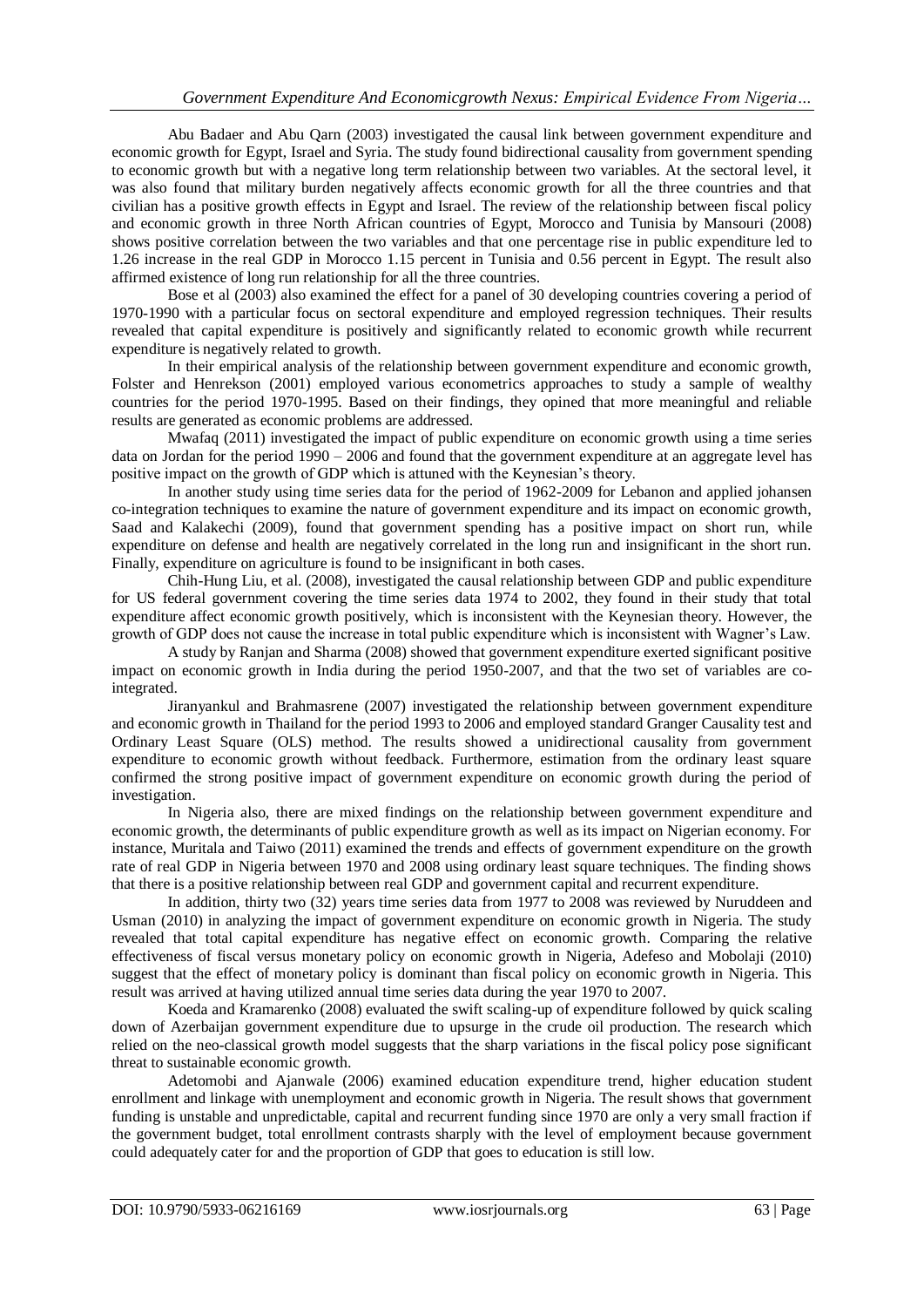#### **2.2 Theoretical review**

The theory of public expenditure may be discussed in the context of increasing public expenditure, the range of public expenditure and/or in terms of the division of a given amount of public expenditure into different items like recurrent and capital expenditure. The latter of the two parts may also be conceived in terms of allocation of the economy"s resources between providing public goods on the one hand and private goods on the other.

Of all economists who discussed the relationship between public expenditure and economic growth, Keynes was among the most famous and noted with his apparently contrasting view point on this relation. Keynes regards public expenditures as an exogenous factor which can be utilized as a policy instruments to promote economic growth. From the Keynesian thoughts, public expenditure can contribute positively to economic growth. Hence, an increase in government consumption is likely to lead to an increase in employment, profitability and investment through multiplier effect on aggregate demand. As a result, government expenditures augments the aggregate demand, which provokes an increased output depending on expenditure multipliers.

Wagner"s Law is a principle named after a German economist Aldolph Wagner (1835-1917). The law predicts that the development of an industrial economy will be accompanied by an increased share of public expenditure in gross national product. Musgrave and Musgrave (1989) opined that as progressive nations industrialize, the share of the public sector in national economy grows continually. The theory states that there is a functional relationship between the growth of an economy and the growth of the government activities; so that the government sector grows faster than the economy (Musgrave, 1969). Thus, all kinds of government irrespective of their level of intentions (peaceful or war), and size, indicate the same tendency of increasing public expenditure. In other words, Wagner"s law states that, as per capita income of an economy grows, the relative size of public expenditure grows along with it. As the economy grows, there will be increase in the number of urban centers, with the associated social services such as; crime, which requires the intervention of government to reduce activities to barest minimum, large urban centers, also requires internal security to maintain law and order. These interventions by the government have cost, leading to increase in public spending in the economy.

The third thesis dealing with the growth of public expenditure was put forth by Wiseman and Peacock in their study of public expenditure in UK for the period 1890-1955. The main thesis of the authors is that public expenditure does not increase in a smooth and continuous manner, but in jerks or step like fashion. At times, some social or other disturbance takes place, creating a need for increased public expenditure. While earlier, due to an insufficient pressure for public expenditure, the revenue constraint was dominating and retraining an expansion in public expenditure, now under changed requirements such as retrain gives way. The public expenditure increased and makes the inadequacy of present revenue quite clear to everyone.

The movement from the older level of expenditure and taxation to a new and higher level is the "displacement effect". The inadequacy of the revenue as compared with the required public expenditure creates an "inspection effect". The government and the people review the revenue position and the need to find a solution of the important problems that have come up and agree to the require adjustments to finance the increased expenditure. They attained a new level of tax tolerance. They are now ready to tolerate a greater burden of taxation and as a result the general level of expenditure and revenue get stabilized at a new level till another disturbance occurs to cause a "displacement effect". Thus each major disturbance leads to the government assuming a larger proportion of the total national economic activity. In other words, there is "concentration effect". The concentration effect also refers to the apparent tendency for central government economic activity to grow faster than that of a state and local governments. Moreover, this aspect of concentration effect is also closely connected with the political set up of the country.

On the face of it, Wiseman – Peacock hypothesis look quite convincing. But, we must remember that they are much emphasizing the recurrent of abnormal situations which cause sizeable jumps in public expenditure and revenue. In all fairness to the historical facts, we must not forget that on account of advancement of the economy and the structural changes therein, there are constant and regular increments in public expenditure and revenue. Public expenditure has a tendency to grow on account of a systematic expansion of the public activities as also an increase in their intensity and quality. Increasing population, urbanization and an ever-increasing awareness of the civic rights on the part of the public, coupled with an increasing awareness of its duties on the part of the state, lead to an upward movement of public expenditure. To an extent public expenditure gets financed by an ever-increasing revenue which is made possible through the expansion and structural changes in the economy. Thus, Wiseman-Peacock hypothesis is still a description of a particular tendency and does not isolate all the relevant causes at work.

#### **III. Methodology**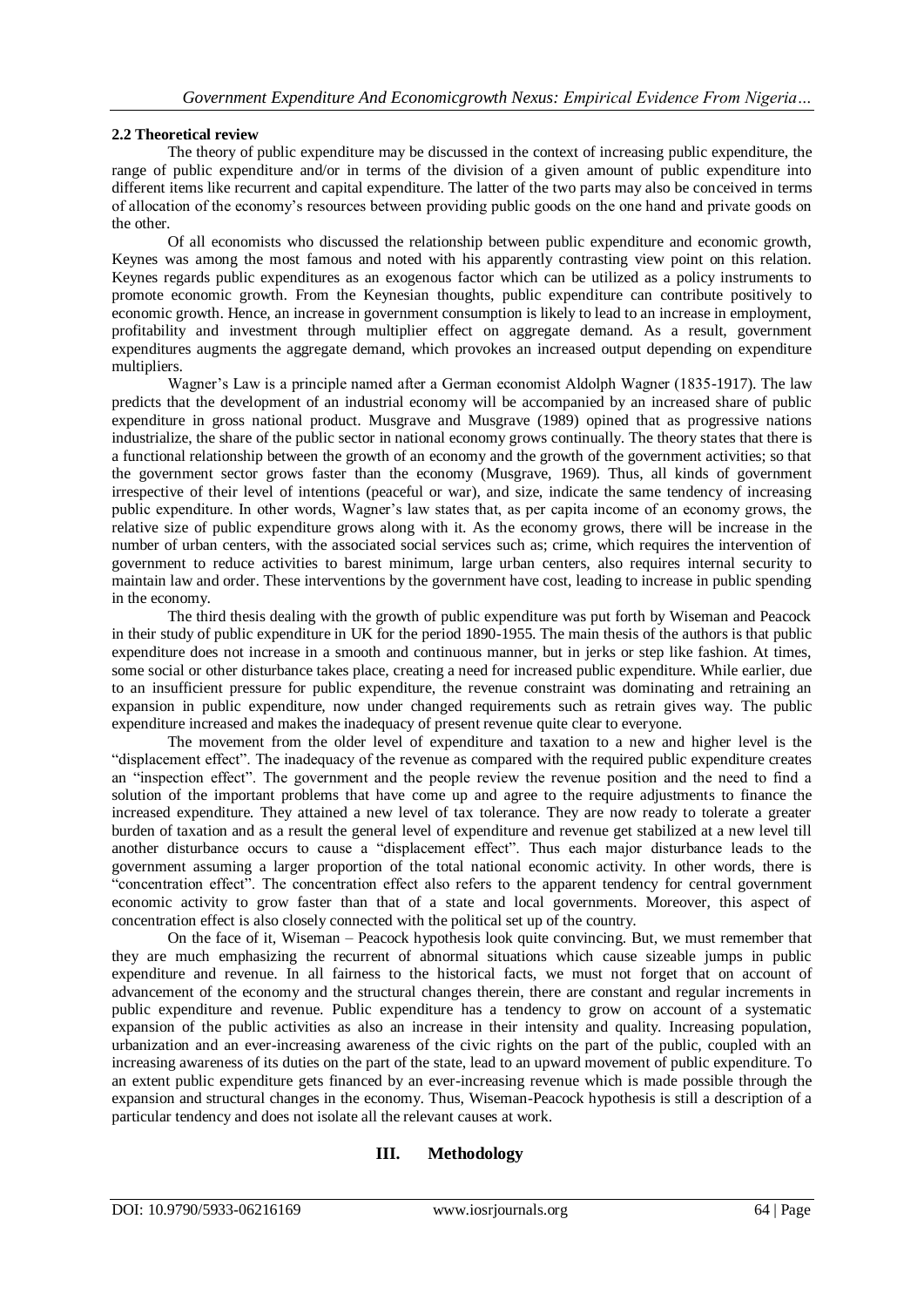Building on the existing theoretical and empirical literature, this study perceives a causal relationship between government expenditure and economic growth in Nigeria. Therefore, exploratory causal study design is adopted to investigate the impact of government expenditure on economic growth within the context of Nigerian economy. Empirical econometric approach is adopted in analyzing data considered relevant components of government expenditure and economic growth.

The researcher make use of secondary data which will be sourced from Central Bank of Nigeria (CBN) publications, National Bureau of Statistics (NBS), Federal Office of Statistics (FOS), journals, books, term papers etc. based on the perceived causal relationship between the identified variables of the research interest, a multiple regression model which is stochastic in nature is specified to forge a link between government expenditure and economic growth. Estimation of the model is via the Ordinary Least Square (OLS) techniques facilitated by the application of E-Views software. The regression output includes other relevant statistics that enhance further analysis and evaluation.

#### **IV. Results And Discussions**

This section deals with presentation and interpretation of the results of ADF unit root test of individual series, then, OLS regression output which is also followed by pair wise-Granger causality test results.

#### **4.1 Testing for Unit Root Test**

It is a well known phenomenon that most of the economic variables are non-stationary. Presence of a non-stationary variable in regression model estimated via Ordinary Least Square (OLS) produces spurious results. Therefore, it is important to test variables in order to rule out the possibility of the presence of nonstationary among the variables. To examine the existence of stochastic non-stationary in the series, several procedures for the test of order of integration have been developed in which the most popular one is the Augmented Dickey-Fuller (ADF) Test. The ADF test relies on rejecting a null hypothesis of unit root (the series are non-stationary) in favour of the alternative hypothesis of stationarity. ADF test has been used to determine the degree of integration of each variable in the analysis. The result in table 1, below shows that all the variables including real GDP, capital expenditure and recurrent expenditure were found stationary at the level.

|  | Table 1: ADF Unit-root test result at the level |  |  |
|--|-------------------------------------------------|--|--|
|--|-------------------------------------------------|--|--|

| Variables                                       | ADF test statistics | Mackinnon critical values |  |  |  |  |
|-------------------------------------------------|---------------------|---------------------------|--|--|--|--|
| <b>RGDP</b>                                     | 4.999049*           | $-2.621185$               |  |  |  |  |
| CAP                                             | $-5.953314**$       | $-2.933158$               |  |  |  |  |
| <b>REC</b>                                      | 5.951751*           | $-3.596616$               |  |  |  |  |
| $\sim$<br>$\sim$<br>----------<br>$\sim$ $\sim$ |                     |                           |  |  |  |  |

Source: Author's calculation using EVIEWS software

Note: \*, \*\* Denote rejection of the null hypothesis at 1% and 5% level of significance.

4.1 Model Formulation and Specification

 $\text{GDP} = \beta_{\rm o} + \beta_{\rm 1}\text{CAP} + \beta_{\rm 2}\text{REC} + \text{U}_\text{t}$ 

Where:

GDP = Gross Domestic Product

 $\beta_o$  = Intercept

 $\beta_1$  and  $\beta_2$  are parameters

 $CAP = Capital$  expenditure

REC = Recurrent expenditure

 $U_t$  = Error term at period t. (With a prior expectation of ( $\beta_o$ ,  $\beta_{1 \text{ and }} \beta_2$ )>0).

In this section, the estimates of the parameters in our formulated model as obtained running a multiple regression analysis with the use of ordinary least square (OLS) method will be given below.

| Table 2 OLD Regi ession Result, I cal ODT as the dependent variable. |             |               |                     |             |  |  |  |
|----------------------------------------------------------------------|-------------|---------------|---------------------|-------------|--|--|--|
| Variables                                                            | Coefficient | Std. Error    | <b>T-Statistics</b> | Probability |  |  |  |
|                                                                      | 160136.9    | 18215.27      | 8.791353            | 0.0000      |  |  |  |
| CAP                                                                  | 0.014342    | 0.014472      | 0.990988            | 0.3276      |  |  |  |
| <b>REC</b>                                                           | 0.241704    | 0.018057      | 13.38538            | 0.0000      |  |  |  |
| R-Squared                                                            | 0.836466    |               |                     |             |  |  |  |
| Adj R-square                                                         | 0.828289    | MeanDepVar    | 295077.4            |             |  |  |  |
| S.E of REG                                                           | 100505.5    | S.D DepVar    | 242544.1            |             |  |  |  |
| Sum squared                                                          | 4.0411      |               |                     |             |  |  |  |
| Log likelihood                                                       | $-554.7321$ | F-stat        | 102.2985            |             |  |  |  |
| Durbin Watson T-test                                                 | 2.192266    | Prob (F-stat) | 0.49000             |             |  |  |  |
|                                                                      |             |               |                     |             |  |  |  |

**Table 2 OLS Regression Result, real GDP as the dependent variable.**

Source: author's calculation using EVIEWS Econometric Software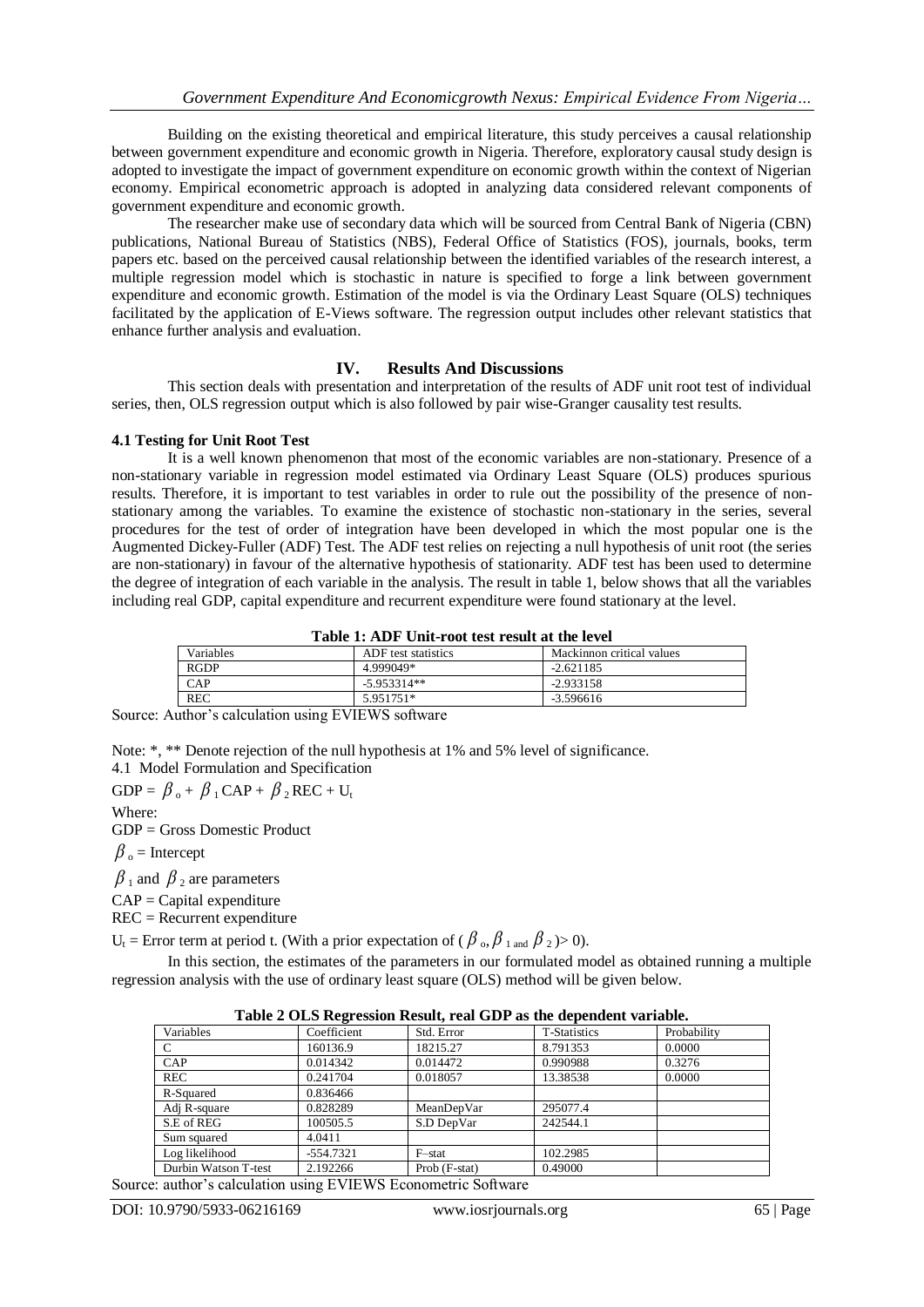$GDP = 160136.9 + 0.014342 + 0.241704 + U_t$ (SEE) (18215.3) (0.140145) (0.01806) t\* (8.79135) (0.99099) (13.3854)  $R^2 = 0.836466$  $R^2 = 0.828289$  $F^* = 102.2985$  $DW = 2.192266$ 

In Nigeria from 1970 to 2013, the estimated parameters of RGDP (Real Gross Domestic Product), CAP (capital expenditure) and REC (recurrent expenditure) are 160136.9, 0.014342 and 0.241704 respectively. The result of the estimated regression shows that the slopes of the coefficient are in line with our prior expectation. All the coefficients are positive. It is very clear that a unit increase in CAP (capital expenditure) increases the GDP by 0.014342 and a unit increase in REC (recurrent expenditure) increases the GDP by 0.241704. This implies that changes in the dependent variable (GDP) depend on changes on the explanatory variables (capital and recurrent expenditure).

Result of the analysis also shows that the explanatory variables included in the model explains about 84% variation in the explained variable. This implies that within the context of the model, government expenditure explained about 84% variability in economic growth during the study period. While the remaining 16% account for the error term (U). The high value of  $R^2$  shows that the model is a good fit, and that these components of government expenditure are important determinants of economic growth in Nigeria.

 $R<sup>2</sup>$  is the adjusted coefficient of the multiple determination and from our result presented above it shows that 0.828289 that is approximately 83% of the variation in GDP is explained by variation in the independent variables capital and recurrent expenditure while the remaining 17% account for the stochastic error term (U). The implication of this is that, they help to explain the fact that explanatory variables included in the model account to a large extent for changes in the model.

Standard error test enables us to determine the degree of confidence in the validity of the estimated parameters. Given our null hypothesis  $H_0$  and alternative hypothesis  $H_1$  as:

$$
H_0: \beta_{1} = 0
$$
  

$$
H_1: \beta_{1} \neq 0
$$

Therefore, we start by testing for  $\beta_1$  by showing whether S $\beta_1$  is greater than or less than  $\beta_1/2$  that is,  $(S \frac{\beta_1}{\beta_1/2})$  or  $(S \frac{\beta_1}{\beta_1/2})$ , where  $S \frac{\beta_1}{\beta_1}$  is the calculated standard error value of the parameter  $\frac{\beta_1}{\beta_1}$  and  $\frac{\beta_1}{\beta_1}$  is the value of the parameter. S  $\beta$ <sub>1</sub>=0.014472 and  $\beta$ <sub>1</sub>=0.007171. Therefore, 0.014472 >0.007171; we then accept the null hypothesis  $H_0$  and conclude that capital expenditure is statistically insignificant.

In the case of recurrent expenditure ( $\beta_2$ ),  $S \beta_{2} = 0.018057$  and  $\beta_{2} = 0.120852$ . This implies (0.018057)  $<$  0.120852). Recurrent expenditure  $(\frac{\beta}{2})$ is statistically significant and is in conformity with our prior expectation therefore, we reject the null hypothesis  $H_0$  and accept the alternative hypothesis  $H_1$ .

In the case of t-test, given 5% level of significance, the estimated t value is compared with the tabulated t-value taking into consideration the degree of freedom (n-k), where n is the sample and k is the number of explanatory variables in the model.

The value of t-statistics of 0.990988 indicate that CAP is statistically and individually insignificant at 5% significant level since the value of t-statistics is less than its corresponding theoretical value of 1.68 at 5% level of significance; the t-statistics also suggest that REC (recurrent expenditure) is statistically and individually significant at 5% level of significance. This is because t-statistics of 13.38536 is greater than the ttheoretical of 1.68 at 5% level of significance.

Furthermore, D-W statistics, we test the existence of serial correlation between the variables. DW is equal to 2.1922; this implies the absence of serial correlation. This is because the closer the DW value is to two (2), the better the evidence of the absence of serial correlation.

For the F-statistics, we formulate our hypothesis as:

$$
H_0: \frac{\beta}{\beta} \neq 0
$$
  
H<sub>1</sub>:  $\beta \neq 0$ 

Given our calculated f-value as 102.2985 and f-tab value at 5% level of significance with  $V_1 = (k - 1 =$  $2 - 1 = 1$ ) and  $V_2 = n - k = 41$ , degree of freedom as 4.08. Thus, (102.2985 > 4.08) we then reject the null hypothesis and accept alternative hypothesis that there is positive relationship between government spending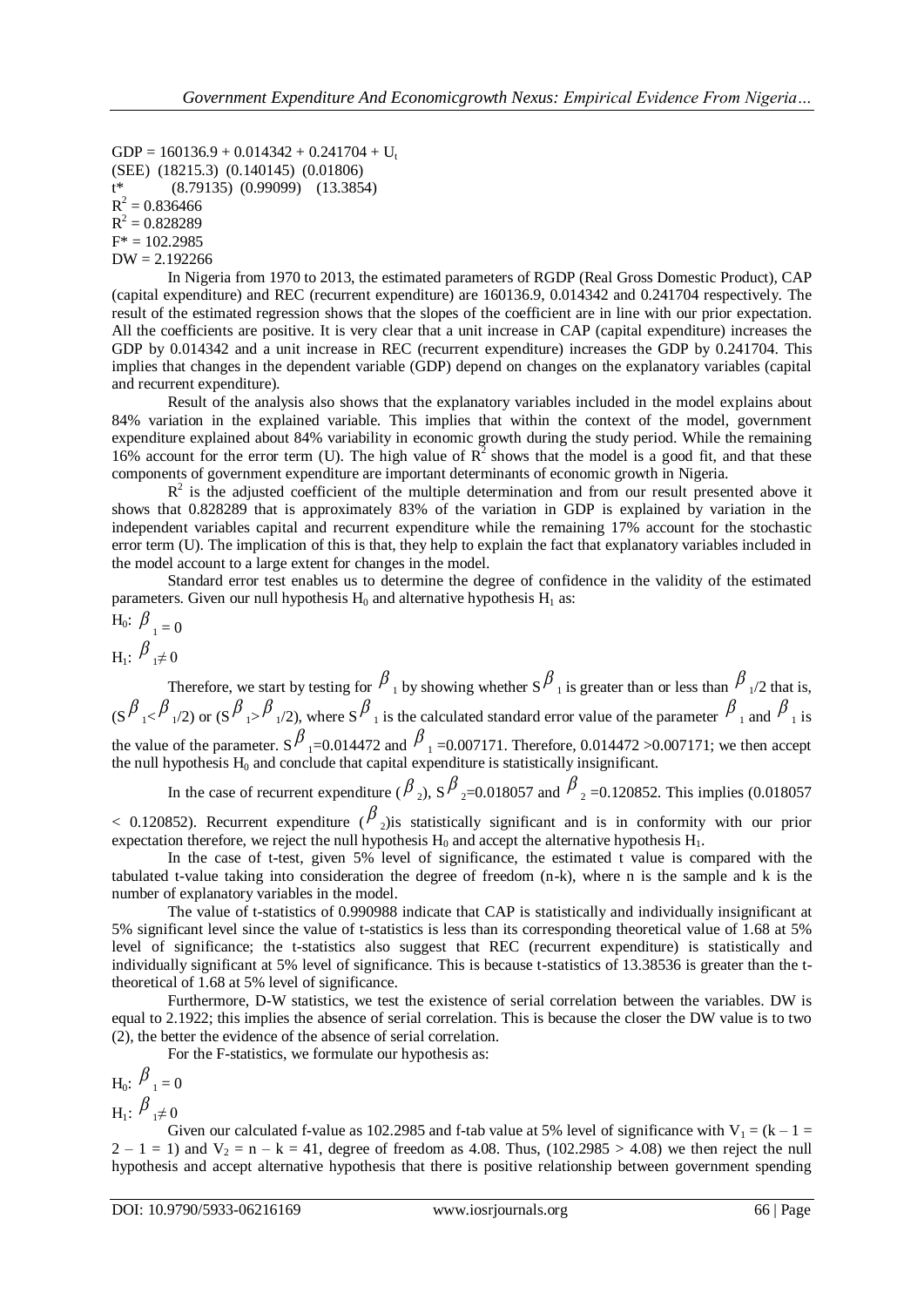(capital and recurrent) and economic growth despite the fact that CAP is statistically and individually insignificant.

#### **4. Testing for Causality**

One of the objectives of this study is to examine the causal relationship between fiscal variables (capital and recurrent expenditure) and economic growth in Nigeria for the period 1970 to 2013. In this study, Pair-wise Granger causality was applied to measure the direction (influence) of the dependent and independent used in the study. The result of the Pair-wise Granger causality is presented in table 3 below:

| $\text{Lag} 2$                  |            |                      |                    |
|---------------------------------|------------|----------------------|--------------------|
| Null hypothesis                 | <b>OBS</b> | <b>F</b> -statistics | <b>Probability</b> |
| CAP does not Granger cause RGDP | 41         | 5.04091              | 0.9600             |
| RGDP does not Granger cause CAP |            | 2.38810              | 0.1062             |
| REC does not Granger cause RGDP | 41         | 6.34928              | 0.2722             |
| RGDP does not Granger cause REC |            | 1.78497              | 0.1823             |

**Table 3: Pair wise Granger causality test**

Source: Extracted from E-VIEWS econometric software.

The Granger causality in table 3.above shows the direction of causality between the variables. Therefore, F-statistics was used to measure the causality at 0.05 level of significance. The results show a unidirectional causality running from capital expenditure to real GDP, likewise, there exist a unidirectional causality between recurrent expenditure and real GDP. This can be interpreted to mean that there is a causal relationship between the fiscal variables and economic growth. This shows that growth in capital and recurrent expenditure will lead to a corresponding growth of the Nigerian economy. Therefore, we accept our alternative hypothesis that says there is causality between government expenditure (capital and recurrent) and economic growth in Nigeria.

With respect to our estimated regression line, the equation and the model with their respective coefficient have conformed to our expectation.

From our result, real GDP is taken as a proxy to economic growth. The findings show that there is positive and insignificant relationship between capital expenditure and economic growth and also, there is positive and significant relationship between government recurrent expenditure and economic growth. This implies that government spending in recurrent is growth enhancing in the Nigerian economy. Thus, recurrent public expenditure has impacted significantly on economic growth and development in Nigeria during the period of study. The conclusion is drawn specifically from the high value of  $\mathbb{R}^2$ , the t-test and the statistical significant of the parameter (REC) used in the study. It can therefore be said that the higher the government spending on recurrent expenditures, the higher the level of economic growth and development. This supports the Keynesian (1936) view of government active intervention in the economy using various policy instruments.

Unlike recurrent expenditure, capital expenditure shows positive and insignificant relationship with economic growth. However, the aggregated effect of public expenditure on economic growth is statistically significant as indicated by the computed f-statistics and its probability.

This implies that capital expenditure has little impact on economic growth of Nigeria. This can be as a result of high level of corruption, inefficiency and poor implementation of capital projects leading to overall death of infrastructures, unemployment, and insecurity among others in Nigeria. The aforementioned problems must be checked if Nigeria is to achieve any significant progress and meet the so called Vision 2020.

This indicate that the empirical findings of the research rejects the null hypothesis of there is no significant relationship between public expenditure and economic growth.

The findings of this study is in line with the findings of Okwu et al (2012), Usman et al (2011), Taiwo and Muritala (2011), Fajingbesi et al (1999), among others that there is positive and significant relationship between government expenditure and economic growth in Nigeria. On the other hand, the findings is in contrast with that of Babatunde (2007), Essian (1997), Nuruddeen and Usman (2010) and Okiakhi (2010) that there is no significant positive relationship between public expenditure and economic growth in Nigeria.

Moreover, the Granger causality test used in the study shows a unidirectional causality running from the fiscal variables (capital and recurrent expenditure) to real GDP (economic growth). This shows that the findings of this study is in support of Keynesian theory (1936) view of government active intervention in the economy using various policy instruments, and in contrast with the famous Wagner"s (1813) law of Ever Increasing State Activity. This means that public expenditure (capital and recurrent) are important fiscal instruments that can be used to achieve various macroeconomic objectives in Nigeria. Also, available statistics from Central Bank of Nigeria has shown that government expenditure is on increase due to the fact that extra budgetary expenditures have been rising so fast and resulting in ever bigger fiscal deficit hence over period of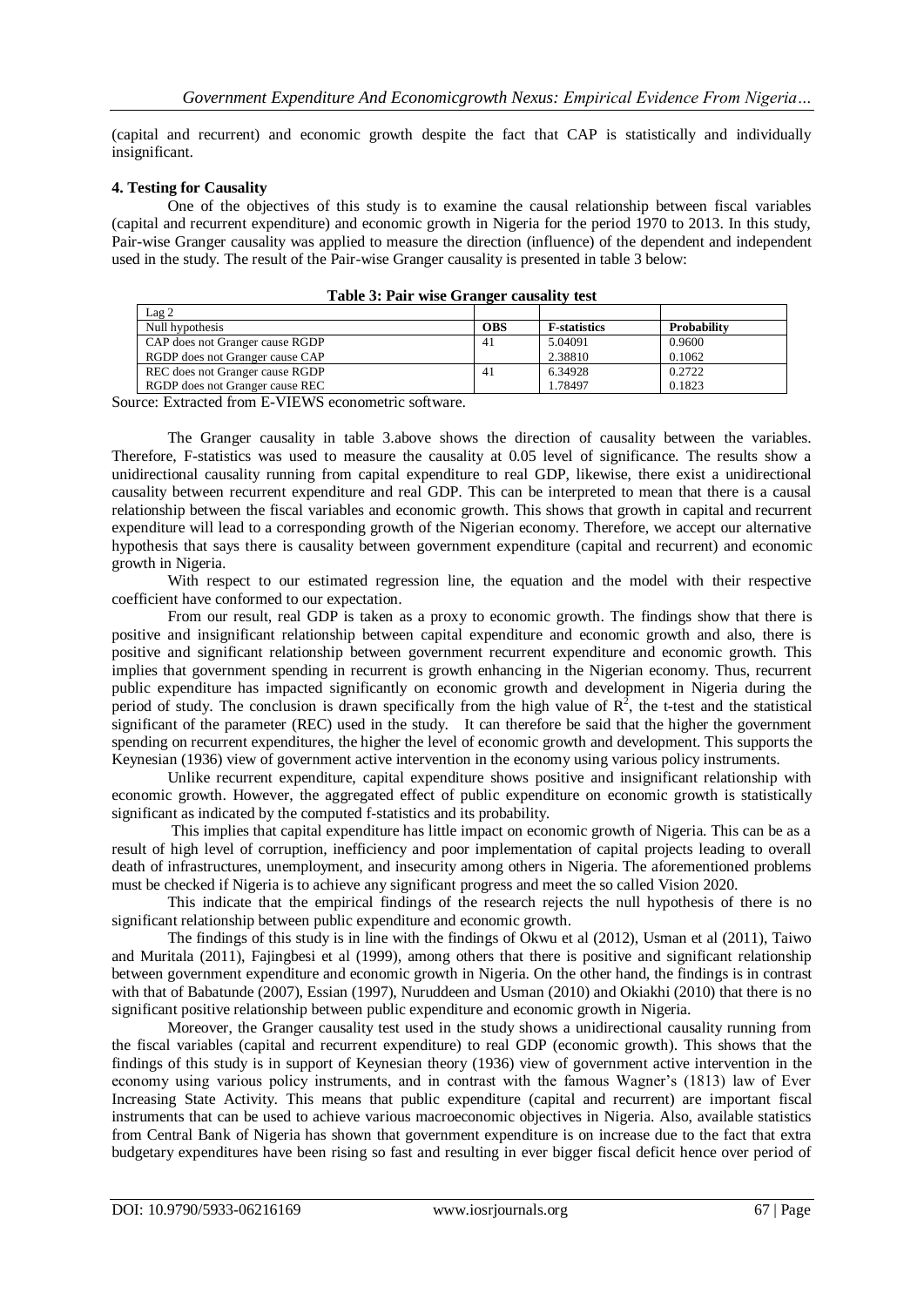44 years (1970-2013), the fiscal operations of Nigeria have resulted in surplus in only six years, specifically these surpluses occurred in 1971, 1973, 1974, 1979, 1995 and 1996 (CBN, 2012).

More so, for Nigeria to be ready in its quest to become one of the largest economies in the world by the year 2020, holistic application of the findings and recommendations of this study is paramount as a strategy to fast track growth in the nation's economy.

#### **V. Conclusion And Recommendations**

This study primarily dwells on the expenditure side of public finance. It examined the impact of public expenditure on economic growth in Nigeria. The output of the regression line indicated that capital expenditure have positive and insignificant relationship with economic growth while recurrent expenditure have positive and significant impact on the real GDP (economic growth). This implies that recurrent expenditure have strong positive impact on economic growth of Nigeria than capital expenditure. This could be as a result of missing expenditure between release and execution of capital projects in Nigeria especially during this democratic dispensation where corruption has eaten deep into the fabric of Nigerian society. The result might also be as a result of misplacement of priority and inefficiency in the use of public funds by politicians in Nigeria. Moreover, the study reveals unidirectional causality that runs from public expenditure (capital and recurrent) to real GDP (economic growth) in support of Keynesian (1936) view of government active role in the economy using various policy instruments. This implies that the study contradict famous Wagner"s Law (1813) postulate of Ever Increasing State Activity. Thus, empirical findings of the study reject the null hypothesis that says there is no causality between public expenditure and economic growth in Nigeria.

The study further concluded that REC (recurrent expenditure) is a significant determinant of economic growth in Nigeria whereas CAP (capital expenditure) has little impact on economic growth. The components of government expenditure considered in this study are important variables in explaining economic growth in Nigeria.

Based on the findings drawn from the empirical analysis, the study proffers the following recommendations.

- a. The existence of a relationship between government expenditure and economic growth necessitates the continued use of fiscal policy instruments to pursue macroeconomic objectives in Nigeria.
- b. Government should establish a body that will monitor the contract awarding process of capital projects closely, to guard against over estimation of project cost, abandoning and stealing of funds meant for capital projects. This will bring about a significant impact of public capital expenditure on economic growth of Nigeria.
- c. Government consumption spending should be well coordinated at all arms of government, to prevent ""crowding out"" effect on government investment. Likewise, there should be high degree of transparency and accountability of government spending in various sectors of the economy in order to prevent the channeling of public funds into private account of government officials and workers. This can be achieved through giving autonomy to the existing anti-graft or anti corruption agencies like the Economic and Financial Crime Commission (EFCC), the Independent Corrupt Practice Commission (ICPC), and the Code of Conduct Bureau.
- d. Considering the insignificant relationship between capital expenditure and economic growth (real GDP), government should intensify effort to ensure that resources are properly managed and invested in productive sectors as well as diversification of the economy so as to raise the level of productive activities and most importantly raise economic growth.
- e. Government should collaborate with private sector in the provision of social services and the use of Public-Private Partnership (PPP) should be encouraged to deliver better returns in the area of provision of infrastructural facilities like railway, schools, hospitals, power etc.
- f. A critical review of the incremental budgetary system is basic to budgetary control and management. Existing government projects and programmes are hardly reviewed and evaluated thoroughly. In this case, the budgetary system unjustifiably raises the outlays of ministries and parastatals.

- **References**<br> **References**<br> **Reference** Economic Growth of Nigeria, 1970-2008. A Disaggregated [1]. Abu, N. and Abdullahi, U. (2010) Government Expenditure and Analysis. Business and Economic Journal, Vol. 2010 retrieved from http//astonjournal.com
- [2]. Abu-badar, S. and Abu Qarn A.S (2003) Government Expenditures, Military Spending and Economic Growth: Causality Evidence for Egypt, Isreal and Syria.Journal of Policy Modelling, Vol. 25, No. 6-7, pp. 567-583.<br>Adefeso H.A and Mobalaii H.I (2010) The Fiscal Monetary Policy and France Comparisty Controlleria: Further Empirical
- [3]. Adefeso H.A and Mobalaji H.I (2010) The Fiscal Monetary Policy and Evidence. Pakistan Journal of Social Services.

- [5]. Anyanwu J.C et al (1997) The Structure of Nigerian Economy (1960-1997) Joanee Educational Publishers Ltd. Onitsha. 229-245.
- [6]. Bhatia H.L (2008) Public Finance. 26<sup>th</sup> Edition Vikas Publishing House Ltd new Delhi. 218-246.

<sup>[4].</sup> Aigbokhan B.A (1997) Fiscal Decentralization Wagner"s Law and Government Size. The Nigerian Experience.Journal of Management Science. 4(2): 32-40.